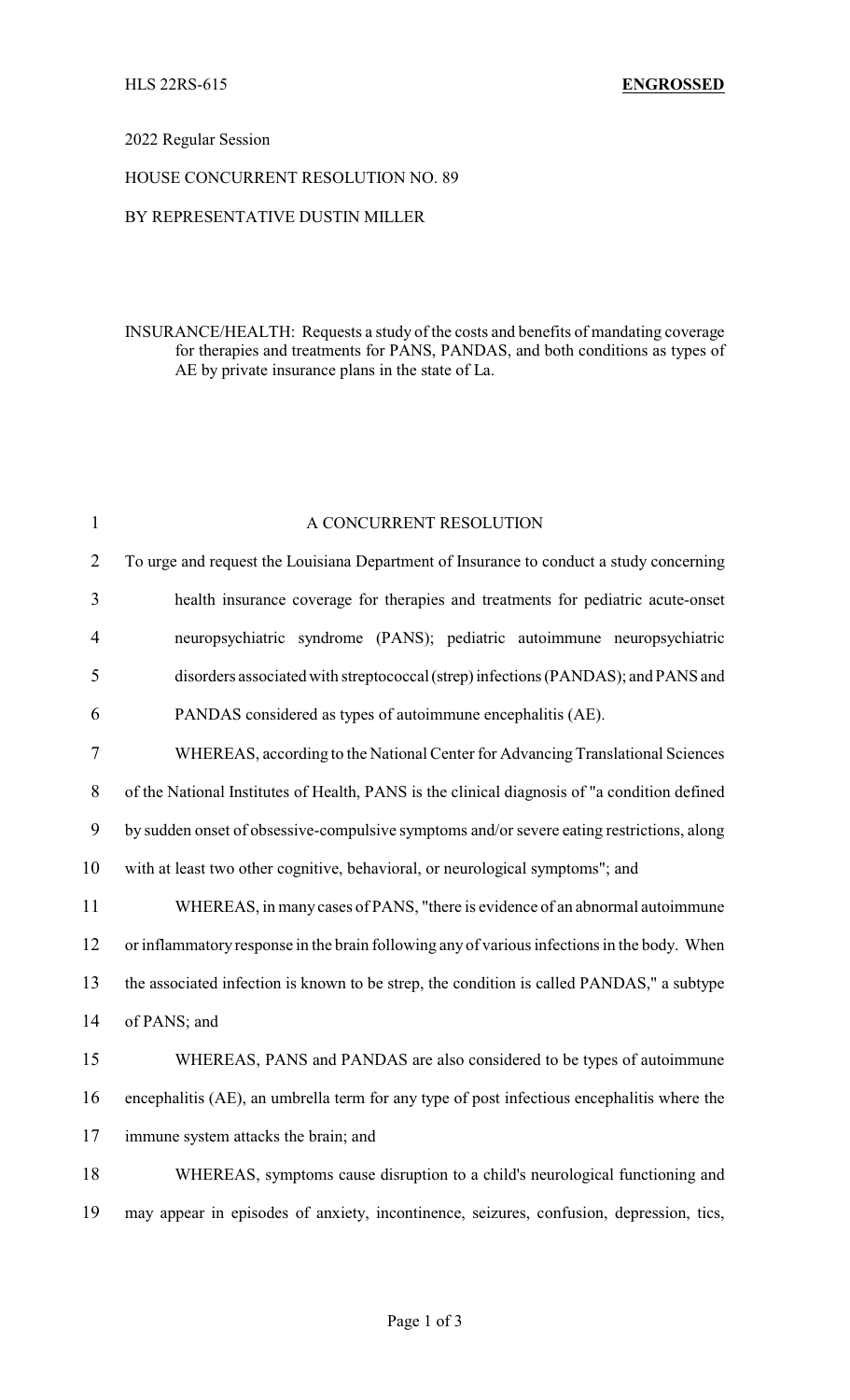#### HLS 22RS-615 **ENGROSSED**

- personality changes, declines in school performance, and changes in sensory sensitivities,
- 2 and may worsen or extend with each episode; and

 WHEREAS, younger children are often misdiagnosed as having autism, and many affected children meet criteria for state disability services because their symptoms are not solely attributable to mental illness; and

 WHEREAS, studies have found several therapies and treatments to be effective in resolving symptoms, including but not limited to antibiotic therapy, intravenous immunoglobulin treatments, antidepressant medications, cognitive behavioral therapies, and certain oncology medications and plasma exchange in the most severe cases; and

 WHEREAS, early treatment is important to prevent permanent brain injury and nervous system damage, cognitive decline, mental illness that may persist into adulthood, and death because the conditions are potentially fatal; and

 WHEREAS, although therapies and treatments can help to improve the lives of affected children whose overall wellbeing and futures are impacted by disruptions in neurological functioning, health insurance coverage for such therapies and treatments to relieve the symptoms of PANS, PANDAS, and PANS and PANDAS as types of AE is generally not available.

 THEREFORE, BE IT RESOLVED that the Legislature of Louisiana does hereby urge and request the Louisiana Department of Insurance to conduct a study concerning health insurance coverage for therapies and treatments for PANS, PANDAS, and PANS and PANDAS as types of AE and to submit a report of its findings and recommendations from the study called for in this Resolution to the House Committee on Insurance, the Senate 23 Committee on Insurance, and the David R. Poynter Legislative Research Library no later February 1, 2023.

 BE IT FURTHER RESOLVED that the Legislature of Louisiana does hereby urge and request the Louisiana Department of Insurance to consider, at minimum, the extent to which such coverage is currently available in this state, the potential level of demand for such coverage in this state, and the costs and benefits of an expansion of such coverage in this state to meet potential demand.